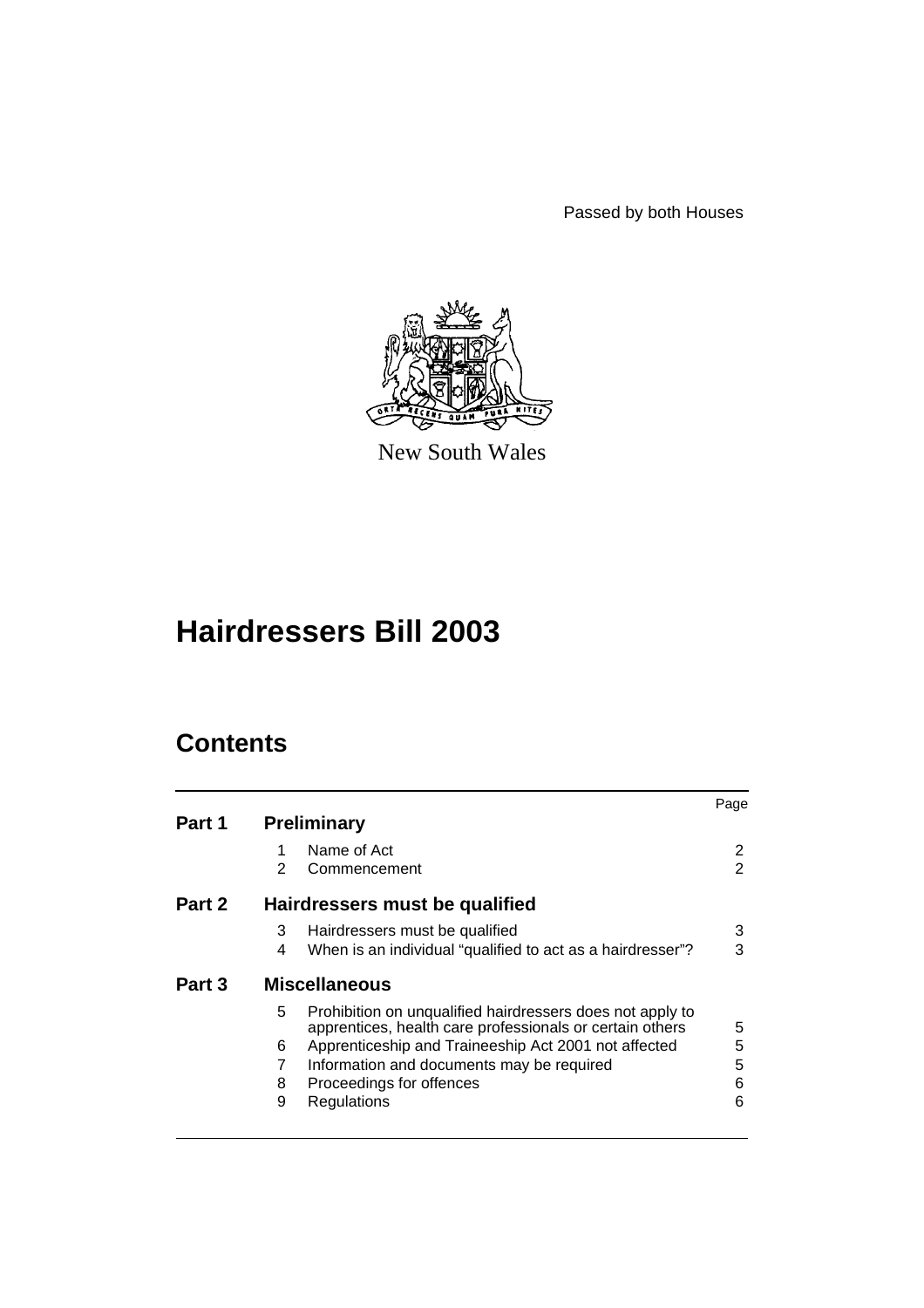Hairdressers Bill 2003

**Contents** 

| <b>Schedule 1</b> | <b>Amendment of Shops and Industries</b><br>Act 1962 |      |
|-------------------|------------------------------------------------------|------|
| 12.               | Review of Act                                        | 6    |
| 11                | Repeal of Hairdressing Regulation 1997               | 6    |
| 10.               | Amendment of Shops and Industries Act 1962 No 43     | 6    |
|                   |                                                      | Page |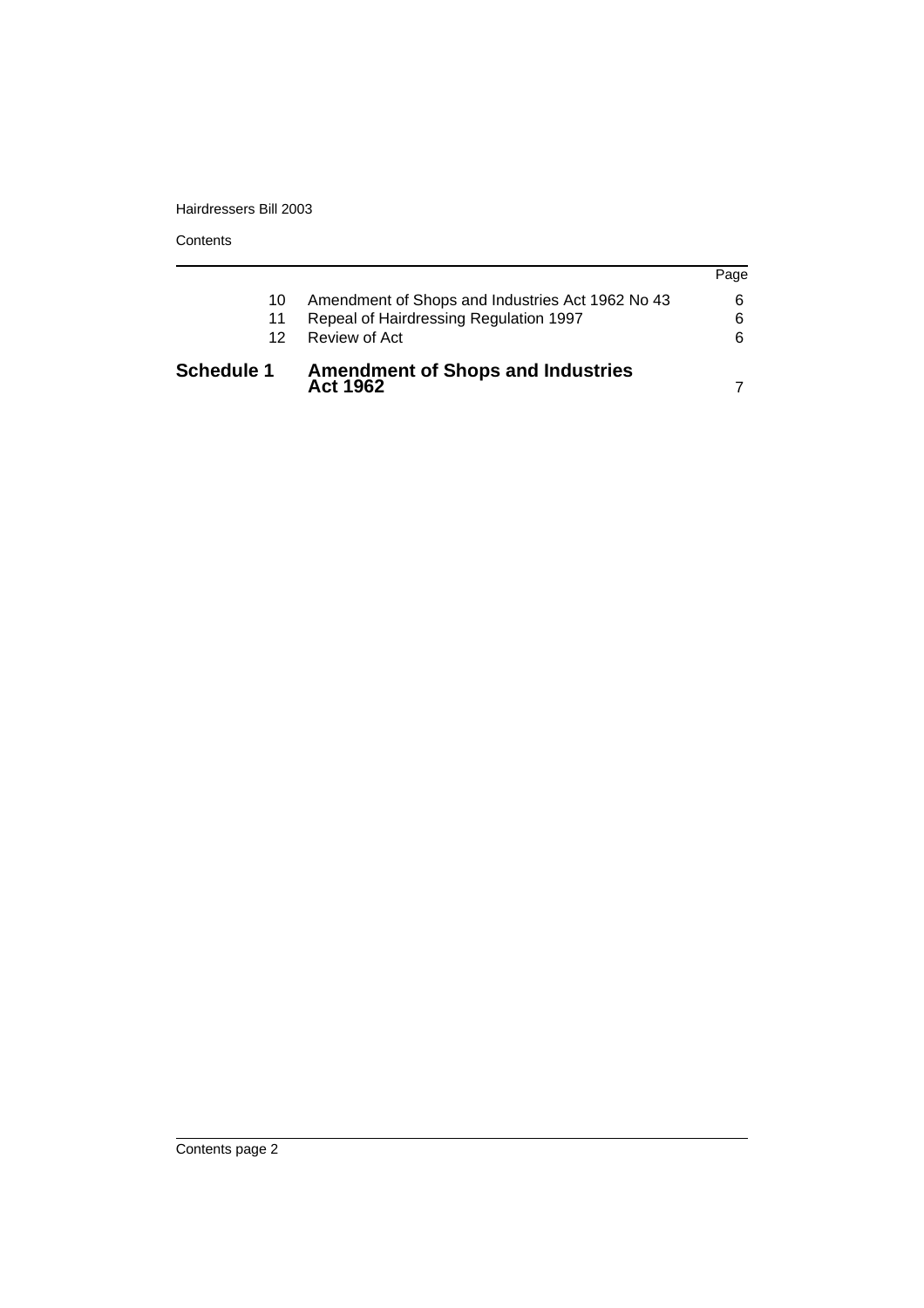*I certify that this PUBLIC BILL, which originated in the LEGISLATIVE ASSEMBLY, has finally passed the LEGISLATIVE COUNCIL and the LEGISLATIVE ASSEMBLY of NEW SOUTH WALES.*

> *Clerk of the Legislative Assembly. Legislative Assembly, Sydney, , 2003*



New South Wales

# **Hairdressers Bill 2003**

Act No , 2003

An Act to prohibit unqualified individuals from acting as hairdressers; to amend the *Shops and Industries Act 1962*; and for other purposes.

*I have examined this Bill, and find it to correspond in all respects with the Bill as finally passed by both Houses.*

*Chairman of Committees of the Legislative Assembly.*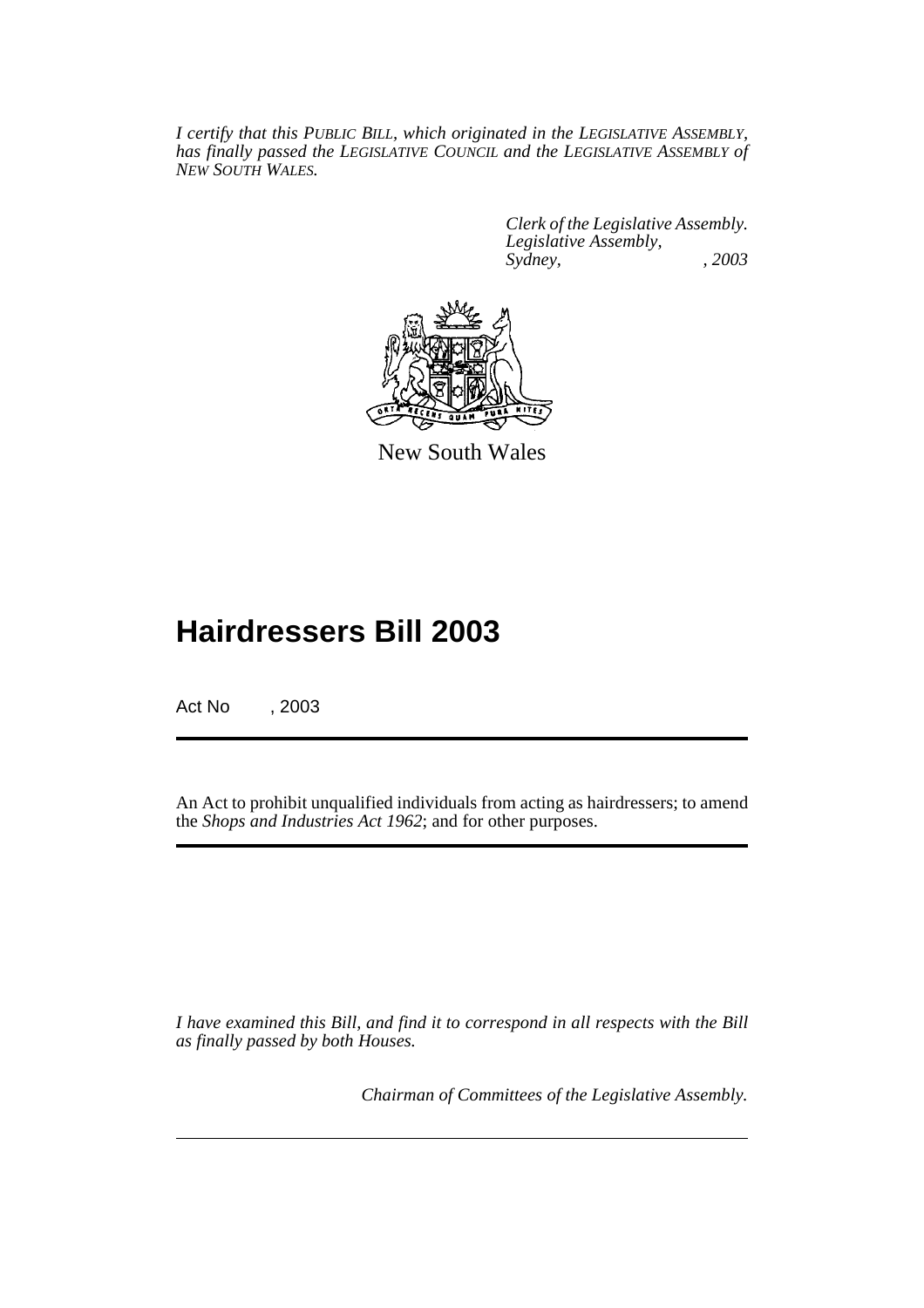### Clause 1 Hairdressers Bill 2003

Part 1 Preliminary

## **The Legislature of New South Wales enacts:**

## Part 1 **Preliminary**

## **1 Name of Act**

This Act is the *Hairdressers Act 2003*.

### **2 Commencement**

This Act commences on a day or days to be appointed by proclamation.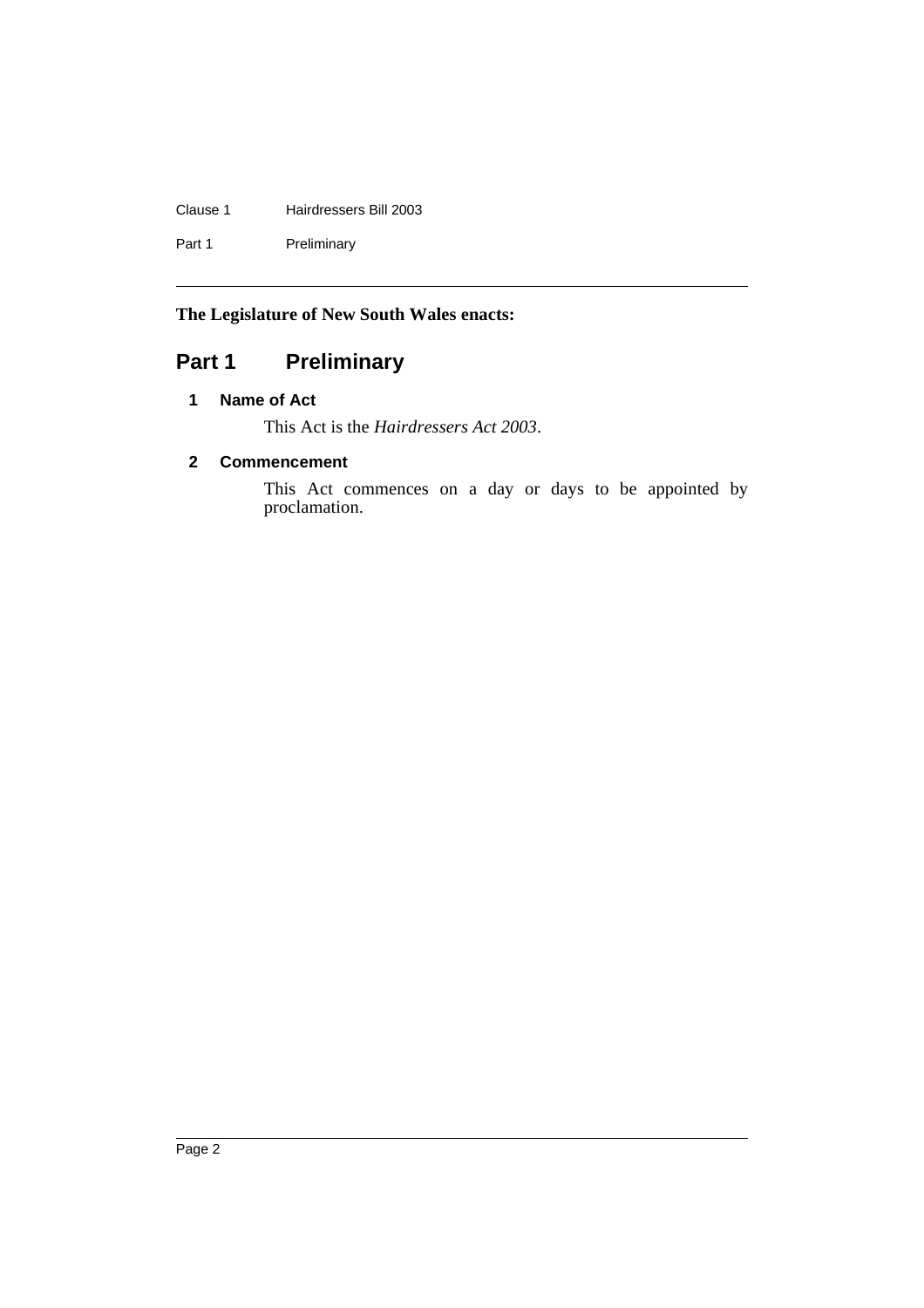Hairdressers Bill 2003 Clause 3 Hairdressers must be qualified Part 2

## **Part 2 Hairdressers must be qualified**

#### **3 Hairdressers must be qualified**

An individual must not act as a hairdresser for fee, gain or reward unless the individual is qualified to act as a hairdresser.

Maximum penalty: 20 penalty units.

#### **4 When is an individual "qualified to act as a hairdresser"?**

- (1) For the purposes of this Act, an individual is *qualified to act as a hairdresser* if any one or more of the following applies to the individual:
	- (a) the individual has been awarded an authorised qualification by an authorised provider,
	- (b) the Vocational Training Tribunal has determined under section 36 of the *Apprenticeship and Traineeship Act 2001* that the individual is adequately trained to pursue the recognised trade vocation of hairdressing (because the individual has qualifications obtained elsewhere than in New South Wales),
	- (c) the Vocational Training Tribunal has determined under section 37 of the *Apprenticeship and Traineeship Act 2001* that the individual is adequately trained to pursue the recognised trade vocation of hairdressing (because the individual has acquired the competencies of the recognised trade vocation),
	- (d) the individual has at any time held, or been taken to have held, a licence under Part 6 (Regulation of the hairdressing trade) of the *Shops and Industries Act 1962*, other than a licence limited to carrying out beauty treatment only.
- (2) In this section:

*authorised provider* means an education or training provider that is:

- (a) registered under the *Vocational Education and Training Accreditation Act 1990*, or
- (b) licensed, registered or otherwise approved under an Act of another State or Territory to conduct vocational courses,

in relation to an authorised qualification.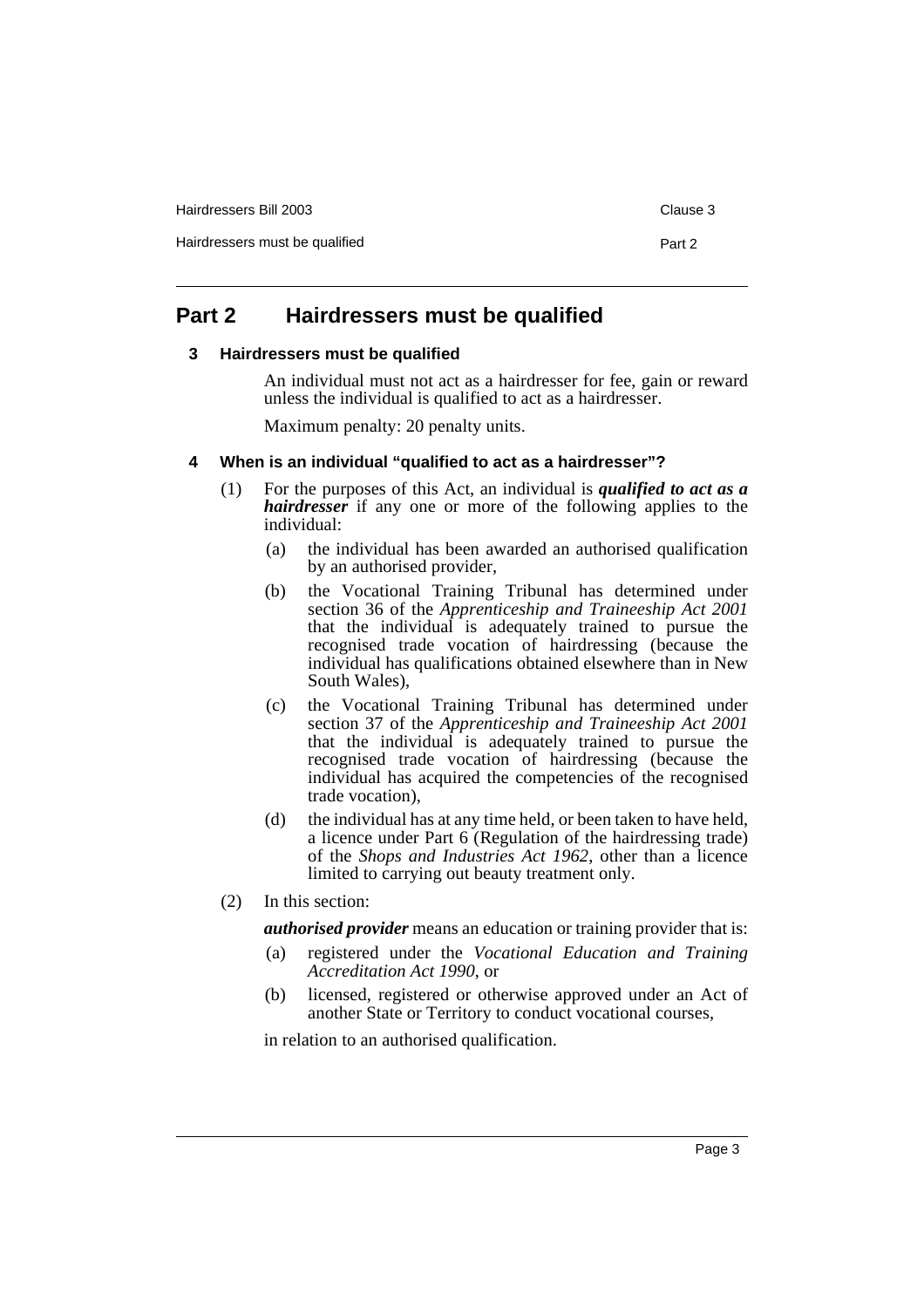#### Clause 4 Hairdressers Bill 2003

Part 2 **Hairdressers must be qualified** 

#### *authorised qualification* means:

- (a) the set of nationally endorsed standards and qualifications for recognising and assessing skills known as "(WRH30100) Certificate III in Hairdressing", or
- (b) if the Certificate III in Hairdressing is no longer nationally endorsed, the qualifications prescribed by the regulations.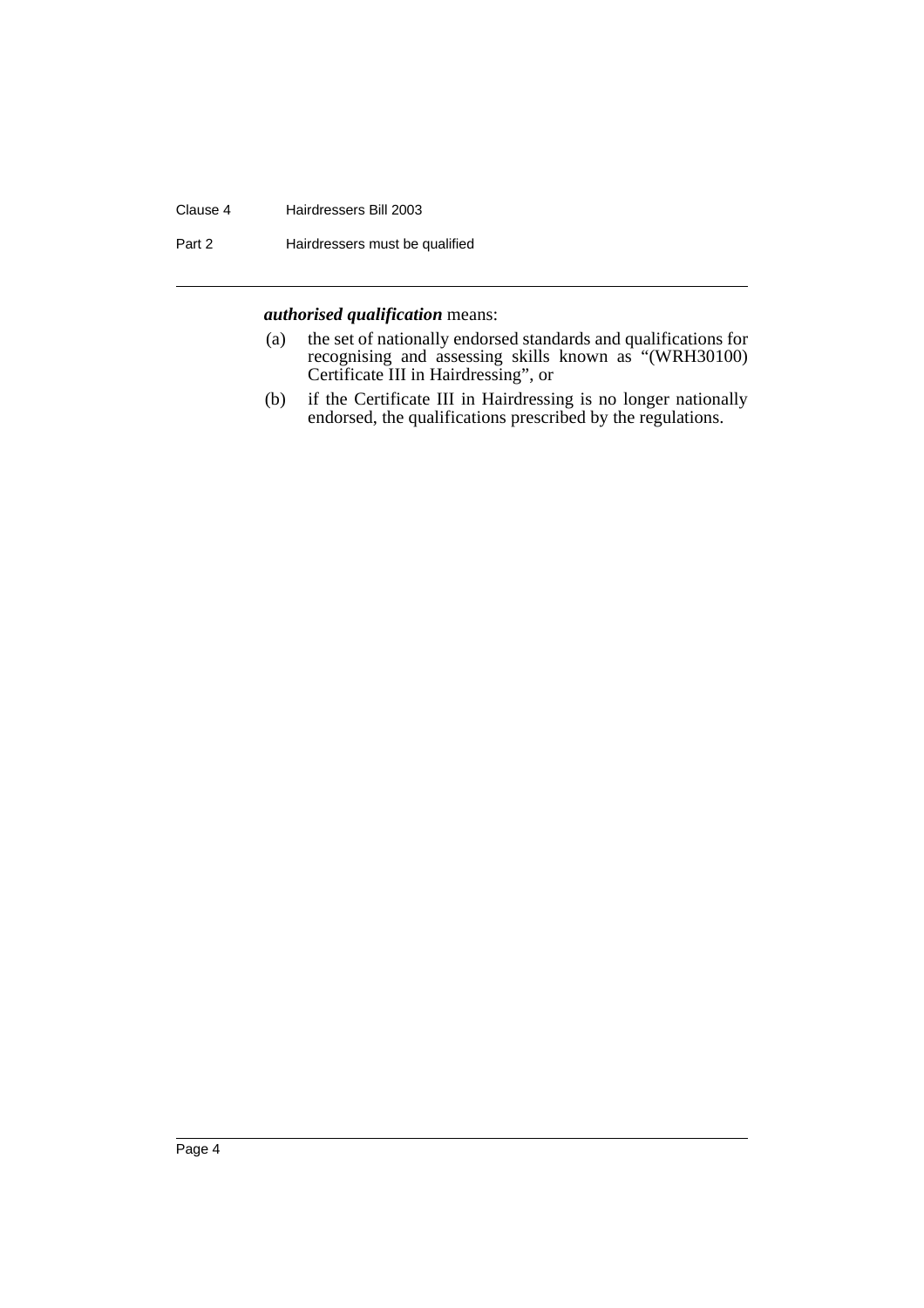Hairdressers Bill 2003 Clause 5

Miscellaneous **Part 3** 

## **Part 3 Miscellaneous**

#### **5 Prohibition on unqualified hairdressers does not apply to apprentices, health care professionals or certain others**

Section 3 does not apply to:

- (a) an apprentice (within the meaning of the *Apprenticeship and Traineeship Act 2001*) who acts as a hairdresser when under the direct control and supervision of an individual who is qualified to act as a hairdresser, or
- (b) any individual who acts as a hairdresser when engaged in the practice of his or her profession as a legally qualified medical practitioner, nurse or physiotherapist or other health care professional, or
- (c) any individual who acts as a hairdresser when providing care for elderly or disabled people, or
- (d) any individual who acts as a hairdresser in such other circumstances as may be prescribed by the regulations.

#### **6 Apprenticeship and Traineeship Act 2001 not affected**

The operation of the *Apprenticeship and Traineeship Act 2001* is not affected by this Act.

#### **7 Information and documents may be required**

- (1) If an authorised officer has reason to believe that an individual is acting as a hairdresser but is not qualified to do so, the authorised officer may serve on that individual a notice requiring the individual to do either or both of the following for the purpose of determining whether the individual is in fact qualified:
	- (a) to produce specified documents for inspection or copying at any place nominated in the notice,
	- (b) to provide the information specified in the notice.
- (2) An individual who, without reasonable excuse, fails to comply with a notice served on the individual under this section within the time specified in the notice is guilty of an offence.

Maximum penalty: 20 penalty units.

(3) In this section, *authorised officer* means an officer of a Government Department who is authorised by the Minister for the purposes of this section.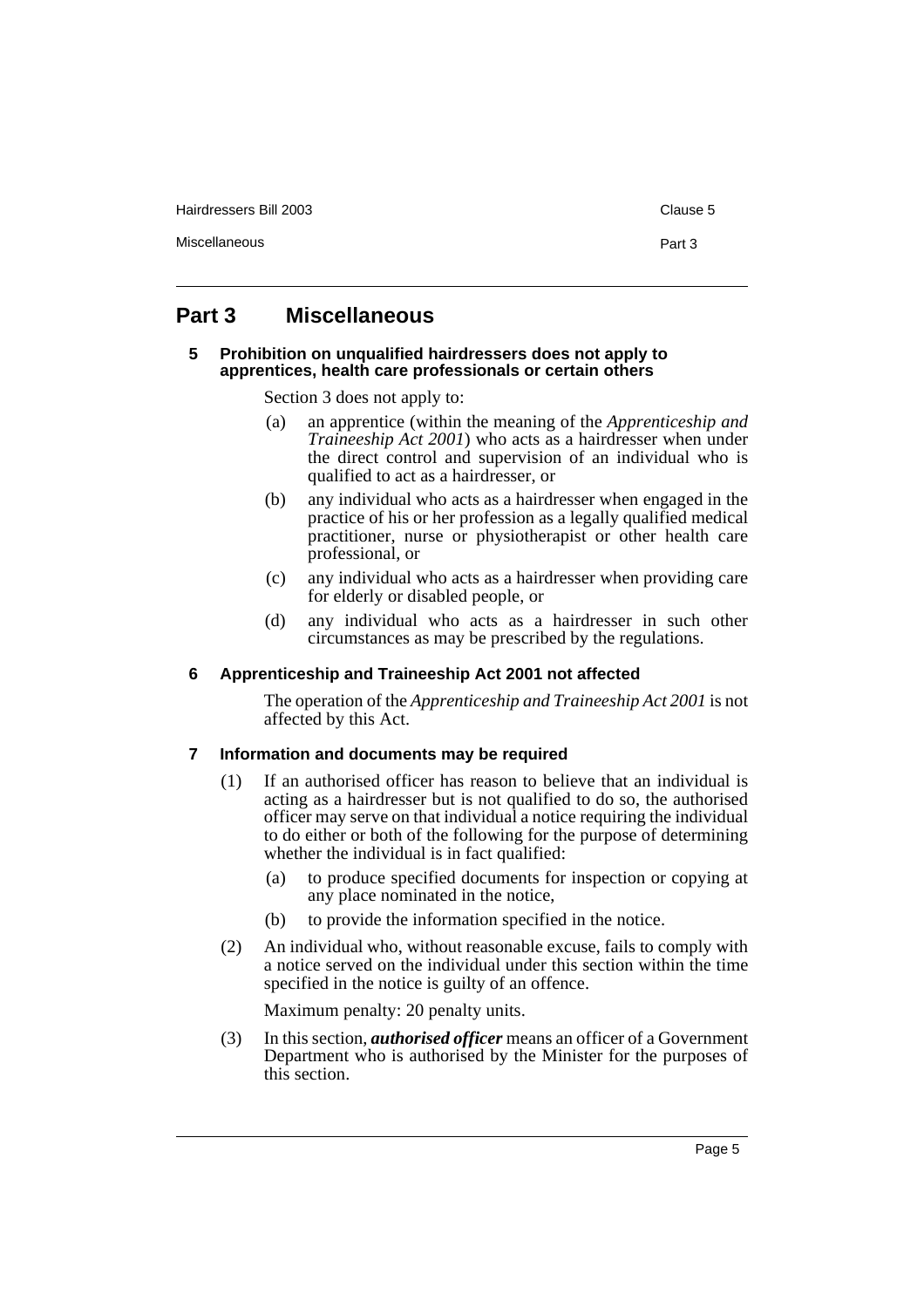#### Clause 8 Hairdressers Bill 2003

Part 3 Miscellaneous

#### **8 Proceedings for offences**

- (1) Proceedings for an offence under this Act may be dealt with summarily before a Local Court.
- (2) Proceedings for an offence under this Act may be instituted only by the Minister or by a person duly authorised by the Minister in that behalf, either generally or in a particular case.

#### **9 Regulations**

The Governor may make regulations, not inconsistent with this Act, for or with respect to any matter that by this Act is required or permitted to be prescribed or that is necessary or convenient to be prescribed for carrying out or giving effect to this Act.

#### **10 Amendment of Shops and Industries Act 1962 No 43**

The *Shops and Industries Act 1962* is amended as set out in Schedule 1.

#### **11 Repeal of Hairdressing Regulation 1997**

The *Hairdressing Regulation 1997* is repealed.

#### **12 Review of Act**

- (1) The Minister is to review this Act to determine whether the policy objectives of the Act remain valid and whether the terms of the Act remain appropriate for securing those objectives.
- (2) The review is to be undertaken as soon as possible after the period of 5 years from the date of assent to this Act.
- (3) A report on the outcome of the review is to be tabled in each House of Parliament within 12 months after the end of the period of 5 years.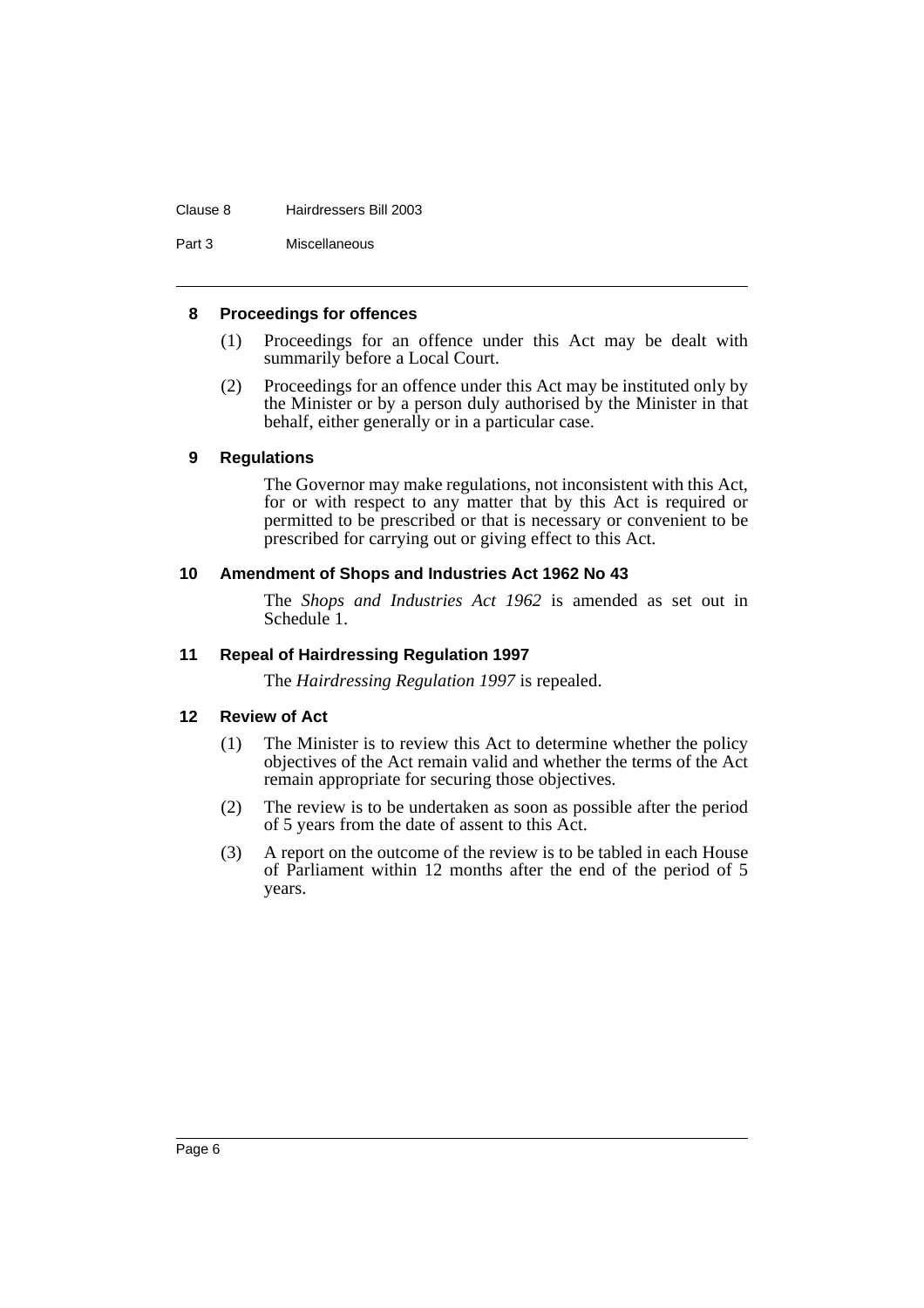Hairdressers Bill 2003

Amendment of Shops and Industries Act 1962 Schedule 1

## **Schedule 1 Amendment of Shops and Industries Act 1962**

(Section 10)

# **[1] Part 6 Regulation of the hairdressing trade**

Omit the Part.

### **[2] Section 144 Regulations**

Omit ", permits and licences" from section 144 (1) (c).

#### **[3] Section 145 Proceedings**

Omit "Part 4 or 6 or the regulations under those Parts" from section 145 (1) (a2).

Insert instead "Part 4 or the regulations under that Part".

#### **[4] Section 148 Evidentiary provisions**

Omit ", permit or licence" wherever occurring in section 148 (1) (a) and (b).

#### **[5] Section 148 (1) (a)**

Omit ", boiler, or pressure vessel,".

#### **[6] Section 148 (1) (a)**

Omit "or permit" wherever occurring.

#### **[7] Section 148 (1) (b)**

Omit ", boiler, or pressure vessel".

#### **[8] Section 148 (1)**

Omit ", permits, or licences".

#### **[9] Section 148 (1)**

Omit "permit, licence,".

## **[10] Section 151 Penalty for forging certificates and false declaration**

Omit ", permit, or licence" wherever occurring.